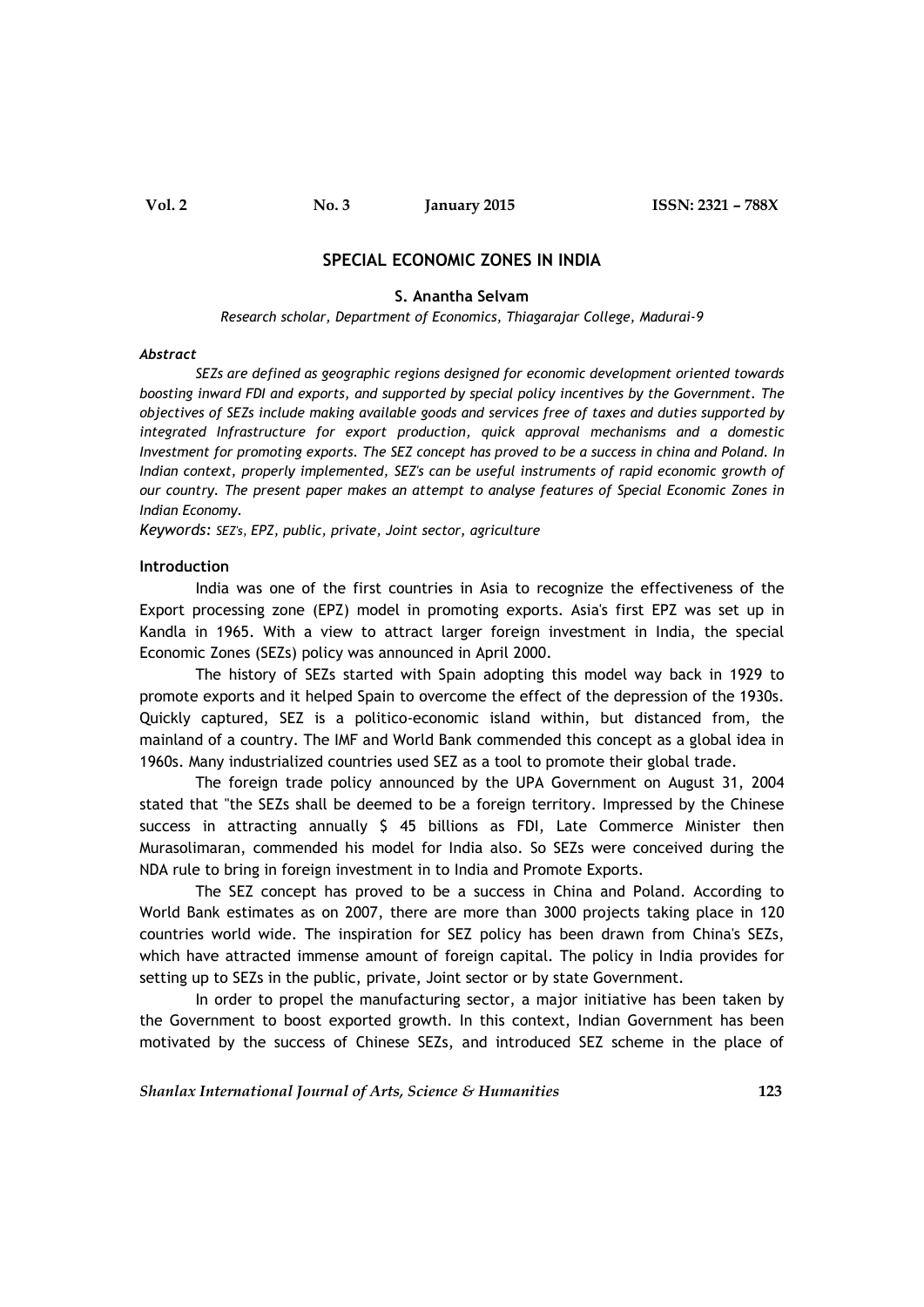Export Processing Zone scheme in 2003.

# **New Policy of SEZs**

Special economics zones (SEZs) denote geographical areas which enjoy special privileges as compared with non-SEZ areas in the country. The Special Economics Zones Act 2005; was passed by parliament in May 2005 which received President Assent on the 23rd of June 2005. The SEZ Act, 2005, supported by SEZ Rules, came in to effect on 10th Feb 2006.

At the National conclave of congress Chief Ministers last year, Sonia Gandhi had pointed out that "Prime agricultural land should not be diverted to non agricultural use". She further stated that "farmers must yet proper compensation when their land is purchased. The chairman of the National Commission on Farmers, Dr.M.S.Swaminathan has in its recently submitted report, called to conserve farmland only for agricultural activities such as setting up SEZs. He also rightly urged the formation of an expert committee at the state level to identify waste and non-fallow land, which can be used for Industrial purpose.

## **The Main Objectives of SEZs are as Follows**

- 1. Generation of additional economic activity
- 2. Promotion of exports of goods and services
- 3. Promotion of investment from domestic and foreign sources.
- 4. Creation of employment opportunists.
- 5. Development of infrastructure.
- 6. The units may be set up to manufacture goods or render services.
- 7. The unit in the SEZ area has to be a net foreign exchange earner.
- 8. SEZ can be setup in the public sector, private sector or joint sector or even by state Government in collaboration with any corporate.

#### **Special Privileges for SEZs**

SEZs are duty free enclaves of development and are deemed as foreign territories for purpose of trade duties and tariffs. The policy offers several fiscal and regulatory incentives to developers of the SEZ as well as to the units within these zones.

Corporation in SEZ will not have to pay any Income tax on their profits for the first 5 years and only 50% of the tax for two years thereafter, the concession of paying only 50% of the Tax can be extended for another three years if half of the profit is reinvested in the corporation. Besides, Income tax benefit units in SEZ shall be exempted from a host of other taxes and duties like customs duty, service tax, value Added Tax (VAT) dividend tax etc.

For SEZ developers all raw materials from cement to steel to electrical parts shall be exempt from any tax duty. All imports for developing SEZs shall be exempt from any custom duties.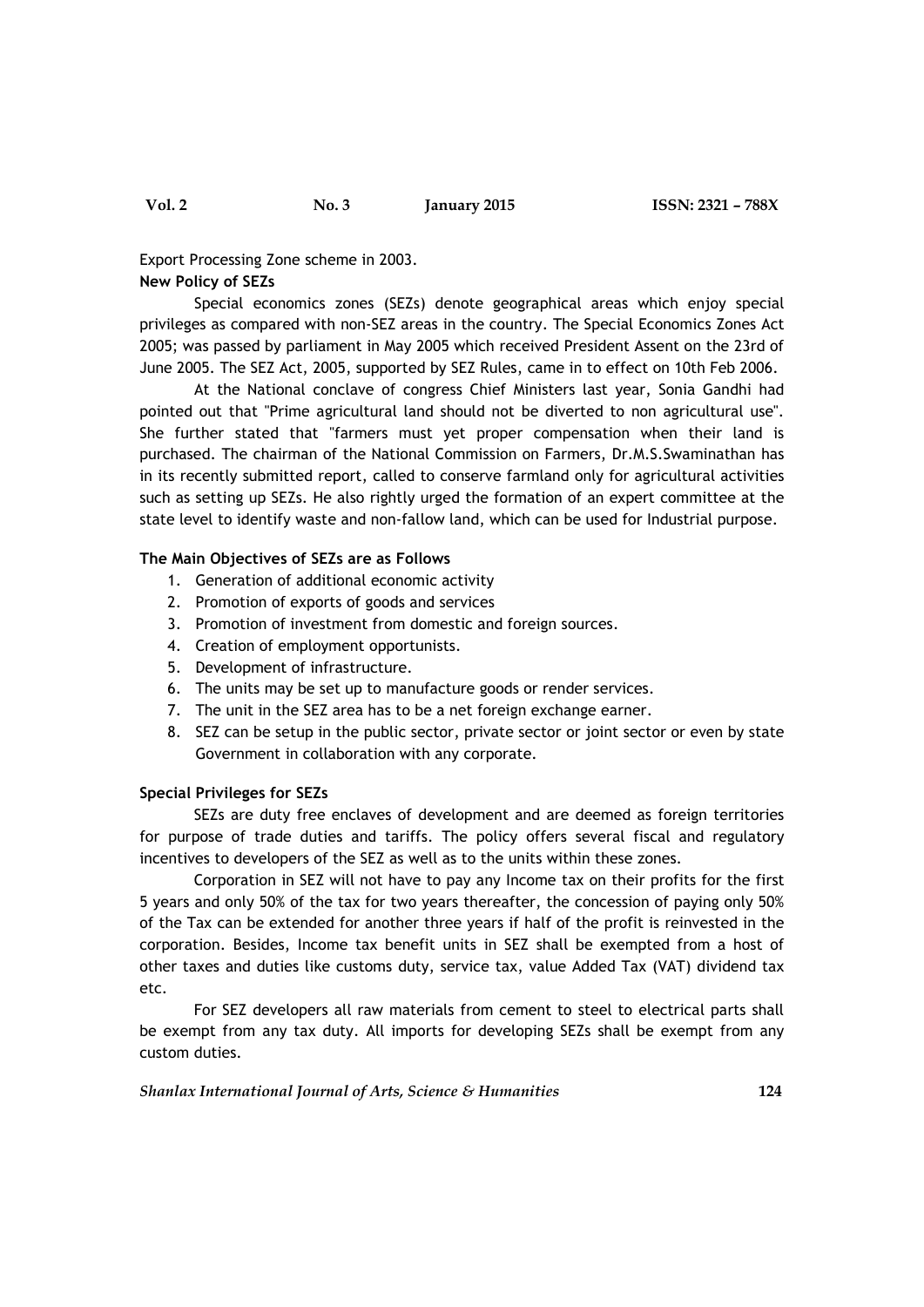For SEZs the Government will acquire vast tracts of land and provide it to the corporation or developers. A basic condition that 250/0 of the area SEZ must be used for export related activities and remaining 75% of the area can be used for economic and social Infrastructure. All the benefits and concessions of SEZ can be availed of for the whole area.

The list of authorized operations includes road, housing apartment, convention centres, cafeterias and restaurants, air-conditioning telecom, and other communication facilities and recreational facilities.

Sector - specific SEZs will be allowed to have additional operations including hotels, schools and educational technical institutes, multi - products SEZs will also be allowed to have ports, air ports and golf-courses.

Sector - specific developers of SEZs will be allowed to have 7.500 houses, hotels with a total of 100 rooms a 25 - bed hospital and schools and other educational institutions and multiplex up to 50,000 sq meters Multi product SEZs will be allowed to build 25,000 houses a 250 room hotel and a hospital with 100 beds a multiplex of 2,00,000 sq meters.

For sector specific SEZs, the applicant's net worth has to be a minimum of Rs.50 crores while the minimum investment criterion is Rs.250 crores. To qualify for developing a multi product SEZ, the net worth has to be at least Rs.250 crores and minimum Investment in the project Rs 1000 crores. For applying for IT SEZs net worth of applicant has to be Rs 100 crores.

The incentives and facilities offered to the units in SEZs for attracting investments in to the SEZs, including foreign Investment include:-

- Duty free import/domestic procurement of goods for development operation and maintenance of SEZs units.
- 100% Income tax exemption on export Income to SEZ units under section 10AA of the Income Tax Act first 5 year, 50% for Next 5 years thereafter and 50% of the ploughed back export profit for next 5 years.
- Exemption from minimum alternate tax under section 115JB of the Income Tax Act.
- External commercial borrowing by SEZ units up to \$ 500 million in a year without any maturity restriction through recognized banking channels.
- Exemption from central sales Tax.
- Exemption from service Tax.
- Single window clearance for central and state level approvals.
- Exemption from state sales Tax and other levies as extended by the respective state Governments.

### **Benefits Derived from SEZs**

Benefit derived from SEZs is evident from the Investment, employment, exports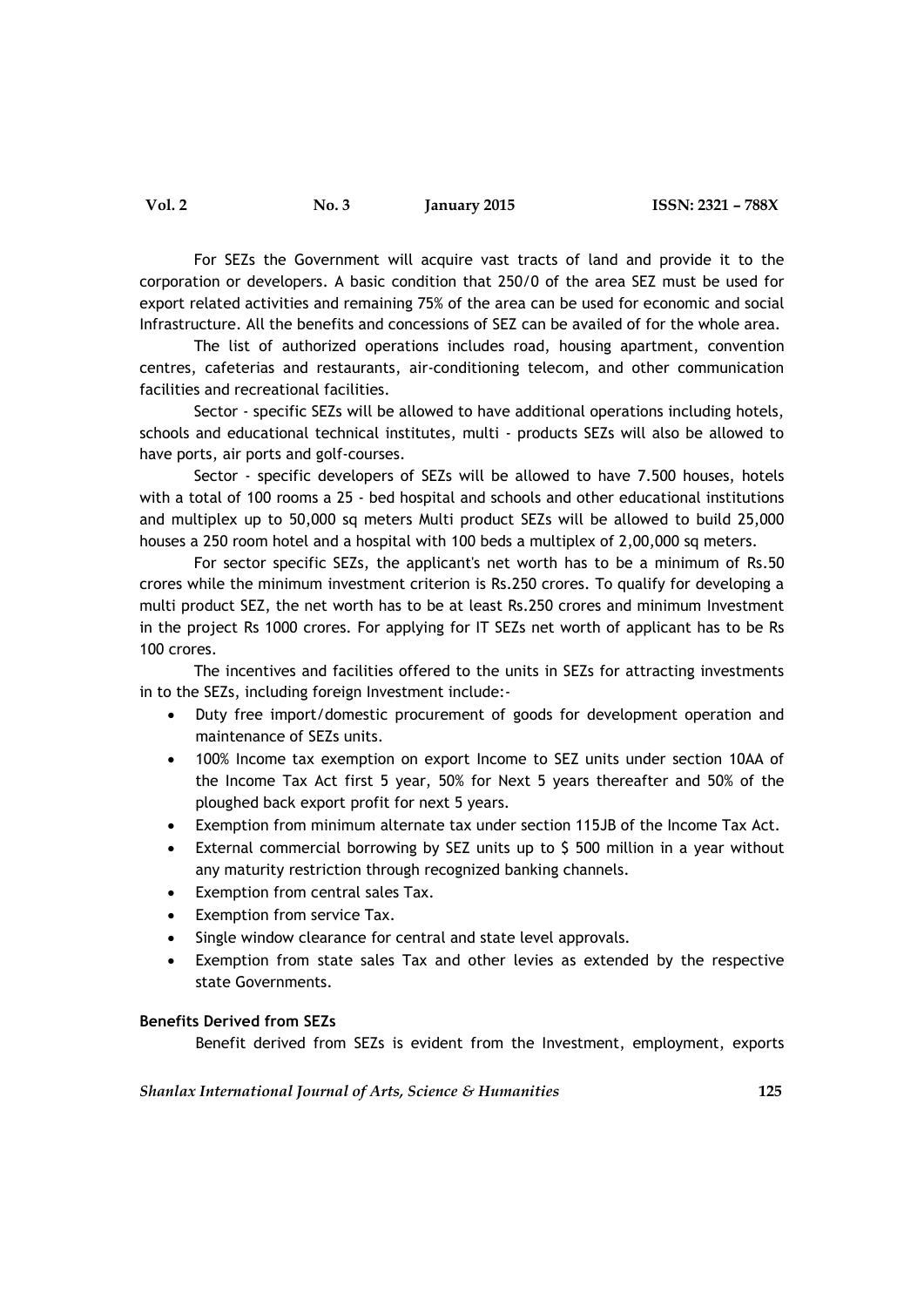| ISSN: 2321 - 788X<br><b>Vol. 2</b><br><b>January 2015</b><br>No. 3 |  |
|--------------------------------------------------------------------|--|
|--------------------------------------------------------------------|--|

and infrastructural developments additionally generated. Investment of the order of Rs.1,00,000 crores including FDI of USA 5-6 billion is expected by the end of December 2007. 5,00,000 direct jobs are expected to be created by December 2007. The benefits derived from multiplier effect of the investment and additional economic activity in the SEZs and the employment generated thus will outweigh the tax exemptions and the losses on account of land acquisition.

Stability in fiscal concession IS absolutely essential to ensure credibility of Government intensions.

| Year      | Value (crores) | Growth rate(5) |
|-----------|----------------|----------------|
| 2003-2004 | 13845          | 39             |
| 2004-2005 | 18314          | 32             |
| 2005-2006 | 22840          | 24.7           |
| 2006-2007 | 34787          | 52.3           |

# **Export from the Functioning SEZs during the Last Three Years are as Under**

Protected exports from SEZs for 2007-2008 Rs.67088 crores.

# **Investment and Employment in the Sezs Notified Under the SEZ Act 2005**

Current investment and employment.

- Investment Rs 52,193 crores
- Employmnet 46,814 persons

Expected investment and employment (by Dec.2009)

- Investment Rs 2,85,279 crores
- Employment 21,42,089 Additional job.

## **Expected Investment and Employment If 405 Formal Approvals Becomes Operational**

- Investment Rs.3,00,000 crores
- Employment 4 million Additional Jobs.

The overwhelming response to the SEZ scheme is evident from the flow of investment and creation of additional employment in the country. The SEZ scheme has generated tremendous response amongst the investors, both in India and abroad, which is evident from the list of Developers who have set up SEZs.

- 1. NOKIA SEZ in Tamil Nadu
- 2. FLEXTRONICS SEZ in Tamil Nadu
- 3. Mahindra World City in Tamil Nadu.

# **Suggestions**